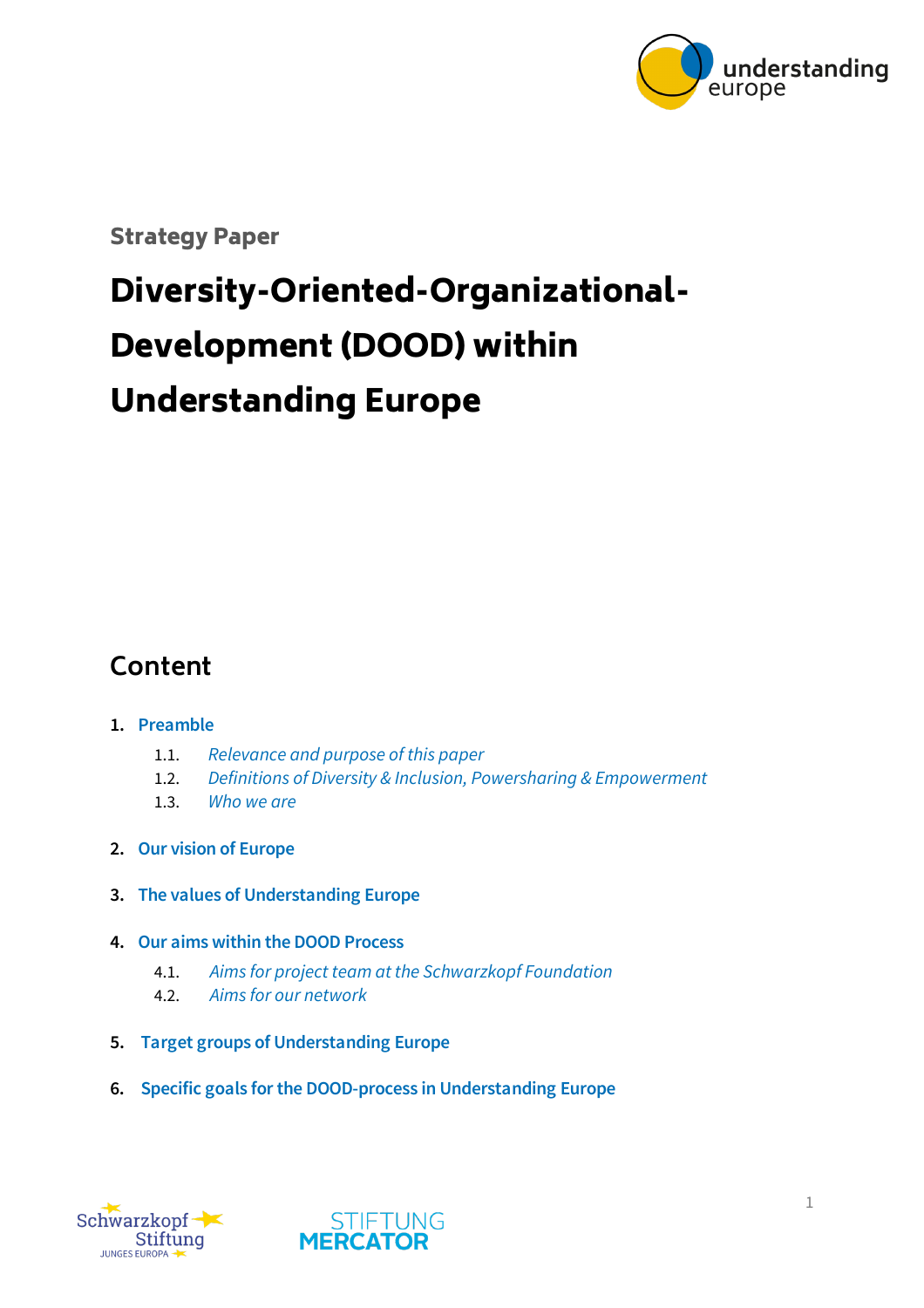

# **1. Preamble**

In this preamble, we lay out our definition and understanding of diversity, create transparency around the process we are engaged in and reflect on who we are in a power-critical manner.

#### <span id="page-1-0"></span>**1.1 Relevance and purpose of this paper**

This document defines the purpose, relevance, aims and targets of our diversity-oriented organizational development (henceforth referred to as DOOD) process in Understanding Europe. Given Understanding Europe's widespread network of young people, its multiple stakeholders, and a high turnover of volunteers, we recognized the importance of a document that clearly pins down the relevance, vision, values, aims and goals of this process, not only for us as a project team but also for all volunteers. This document should therefore serve as orientation, guidance, and base for what needs to be done in the field of DOOD within the Understanding Europe Network. It reflects the program's responsibility to translate its pro-pluralist and anti-discriminatory stance into a coherent and accountable strategy. Importantly, DOOD is a process rather than an outcome. Consequently, this document is part of this learning process and might therefore be adapted along the way. We are always grateful for your comments or feedback.

#### <span id="page-1-1"></span>**1.2 Definitions of Diversity & Inclusion, Powersharing & Empowerment[1](#page-1-2)**

We base our understanding of **diversity** on Surur Abdul-Hussain's and Roswitha Hofmann's definition, which points out, that:

- diversity as a term has a descriptive and not action-oriented approach
- heterogeneity and difference are often used synonymously with the term diversity
- the term diversity focuses on similarities and differences between people
- the term diversity focuses on historically grown social differences that resulted in social inequalities

#### Freely translated after: *[Surur Abdul-Hussain & Roswitha Hofmann \(2013\)](https://erwachsenenbildung.at/themen/diversitymanagement/grundlagen/begriffserklaerung.php)*

**Inclusion** is to be understood "as the process of improving the terms of participation in society for people who are disadvantaged on the basis of age, sex, disability, race, ethnicity, origin, religion, or economic or other status, through enhanced opportunities, access to resources, voice and respect

<span id="page-1-2"></span><sup>1</sup> A glossary with explanations of technical terms can be found on our website: *https://understandingeurope.org/en/education/glossary/*



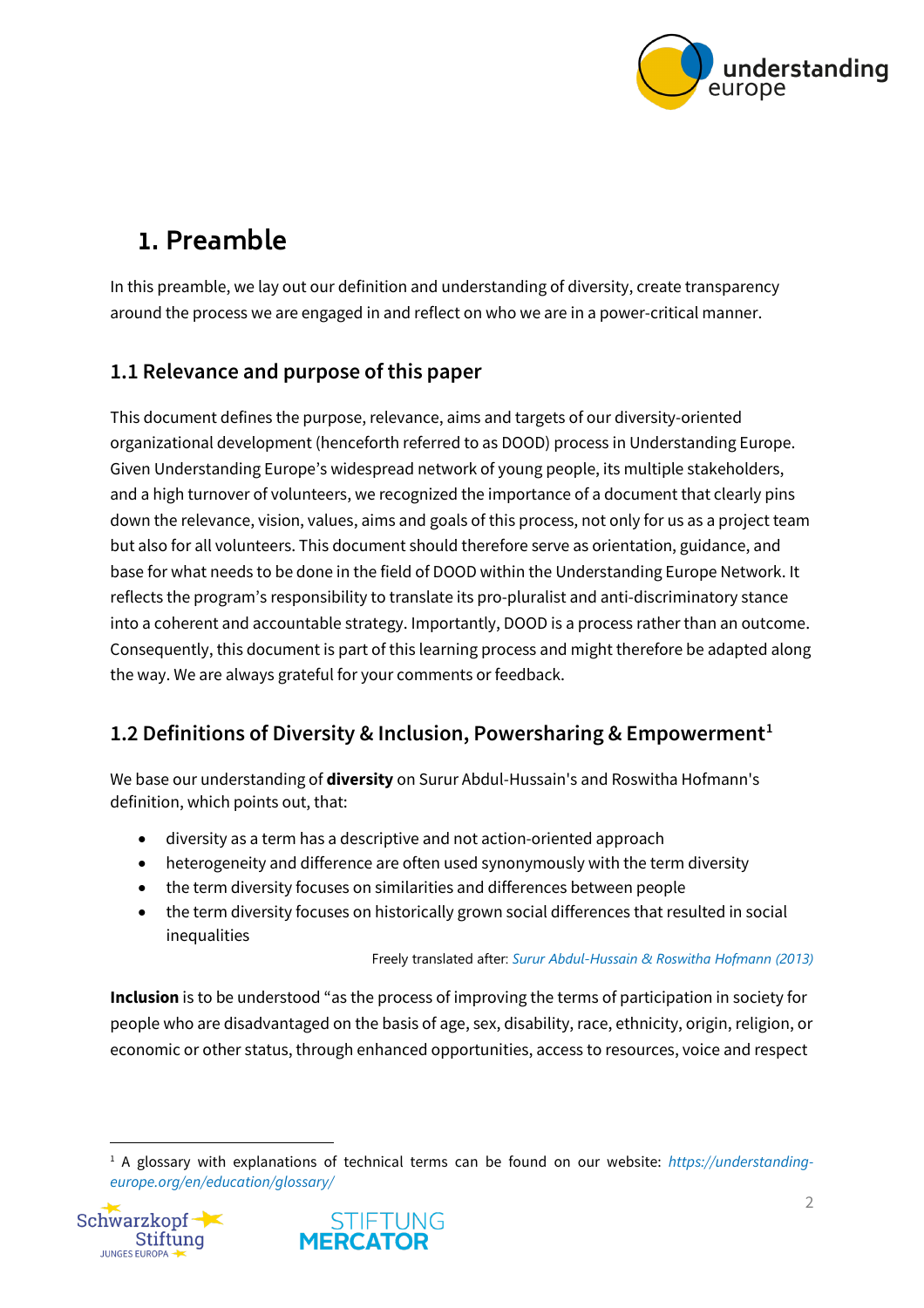

for rights. Thus, social inclusion is both a process and a goal."[2](#page-2-0) We extend this UN-definition of social inclusion to people disadvantaged based on gender identity, sexual orientation, health status or nationality. Becoming a more inclusive network means "tackling social exclusion by removing barriers to people's participation in society, as well as by taking active inclusionary steps to facilitate [...] participation". $^{\rm 3}$  $^{\rm 3}$  $^{\rm 3}$ 

Diversity and inclusion build on one another. While diversity focuses on the recognition of differences and the representation of different people, inclusion ensures that all people with their differences are feeling valued and have equal access opportunities to participate.

DOOD is furthermore strongly interlinked with the ideas of powersharing and empowerment. **Powersharing** refers to the process of reflecting upon the responsibilities that arise from economic and social privileges, which are the result of historically developed and continuing oppressive structures. Powersharing means to actively work on opening up and redistributing resources, accesses, and discourses.[4](#page-2-2)

**Empowerment** can refer to two different understandings. First, empowerment can be understood as a "decolonial, community-oriented concept for self-empowerment, healing, and (re)appropriation of agency for people with discrimination-experience"[5](#page-2-3) . As an institutionalized organization with a certain power-position, we cannot claim to provide such empowerment. Within the context of our work, we therefore refer to a pedagogical concept of empowerment as explained by Abushi and Asisi (2020) $^{\circ}$ . Here, the aim is to create social spaces in which reflection and peer-to-peer support can take place, and "in which members of socially marginalized groups are no longer seen as deficient but are perceived and empowered as 'experts in their own right'".<sup>[7](#page-2-5)</sup>

<span id="page-2-1"></span>*<https://www.un.org/esa/socdev/rwss/2016/full-report.pdf>* [08.04.2021]  $3$  ibid.

<span id="page-2-5"></span><span id="page-2-4"></span><span id="page-2-3"></span>in Oppressed Communities" (1979).<br><sup>7</sup> Abushi, S. & Asisi, P. (2020). "Die Anderen" empower? Versuch einer Begriffsbestimmung für politische Bildung und pädagogische Praxis, in Jagush & Chehata (eds.), *Empowerment und Powersharing* (pp. 214-226). Beltz Juventa, p.220.





<span id="page-2-0"></span><sup>&</sup>lt;sup>2</sup> UN Department of Economic and Social Affairs: Leaving no one behind: the imperative of inclusive development. Report on the World Social Situation 2016, p. 20.

<span id="page-2-2"></span><sup>4</sup> Nassir- Shaninian, N.A. (2020). Powersharing: es gibt nichts Gutes, außer wir tun es!, in Jagush & Chehata (eds.), *Empowerment und Powersharing* (pp. 20-28). Beltz Juventa, p.20.

<sup>5</sup> Nassir- Shaninian, N.A. (2020). Powersharing: es gibt nichts Gutes, außer wir tun es!, in Jagush & Chehata (eds.), *Empowerment und Powersharing* (pp. 20-28). Beltz Juventa, p.20.<br><sup>6</sup> They base their definition on the work of Barbara B. Solomon in her book "Black Empowerment: Social Work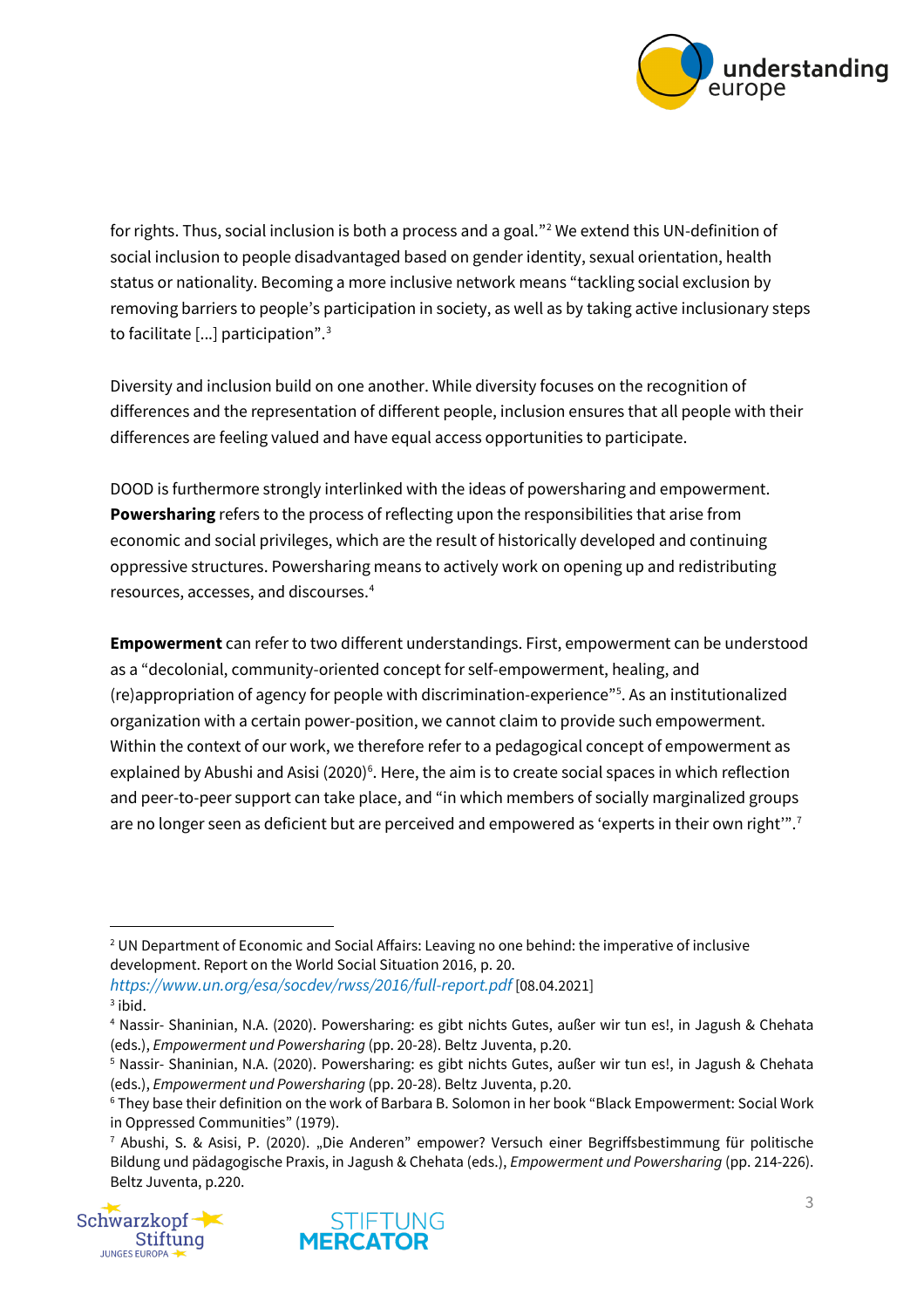

It is important to stress that the abovementioned principles and definitions do not only apply to the work of the project team of Understanding Europe at the Schwarzkopf Foundation Young Europe but are to be understood as standards for the entire Understanding Europe Network. They are to be grounded in all aspects of working culture, organizational structures and approaches to collaboration and outreach.

#### <span id="page-3-0"></span>**1.3 Who we are**

Understanding Europe is an educational network run for and by young people in Europe. It offers and advises on educational projects committed to civic participation and a democratic and openminded Europe. It was founded and is steered by the Schwarzkopf Foundation Young Europe, who acts as the umbrella organization of the entire network.

The Schwarzkopf Foundation was founded in April 1971 as "Heinz-Schwarzkopf Foundation Young Europe" by Pauline Schwarzkopf. In memory of her husband and the horrors of the Second World War, she gave the foundation the task of promoting the idea of European unification and peace among young people. In 2008, a historical research report on the life and work of Heinz Schwarzkopf revealed his National Socialist past, having been a member of the National Socialist Party and the Schutzstaffel (SS) during his lifetime. These findings led to the renaming of the foundation to "Schwarzkopf Foundation Young Europe ", honoring the life and work of Pauline Schwarzkopf. In responsibility towards historical events and the present, the foundation's charter was amended, explicitly adding the goals of fighting right-wing extremism, racism, including anti-Muslim racism and anti-Semitism. Today's offers, events, programs and networks aim to strengthen young people from all backgrounds to be active European citizens who, through engagement and the sharing of opinions, contribute to a pluralistic, democratic society of mutual understanding, solidarity and peaceful collaboration in Europe.<sup>[8](#page-3-1)</sup>

The main activities carried out within the Understanding Europe Network are organized, conceptualized and carried out by volunteers from all over Europe, who implement the project in their local contexts. The educational basis for our network is the peer-to-peer approach: learning with and from each other and empowering each other on equal terms. Participation in decision making and shaping processes of the entire network play an important role – as does ownership when it comes to adapting qualification, coordination, and the development of new educational materials to the needs of the different local settings and circumstances.

<span id="page-3-1"></span><sup>8</sup> Read more about the history of the Schwarzkopf Foundation here: *[www.schwarzkopf-stiftung.de/en/50-jahre](http://www.schwarzkopf-stiftung.de/en/50-jahre-schwarzkopf-stiftung-junges-europa)[schwarzkopf-stiftung-junges-europa](http://www.schwarzkopf-stiftung.de/en/50-jahre-schwarzkopf-stiftung-junges-europa)*



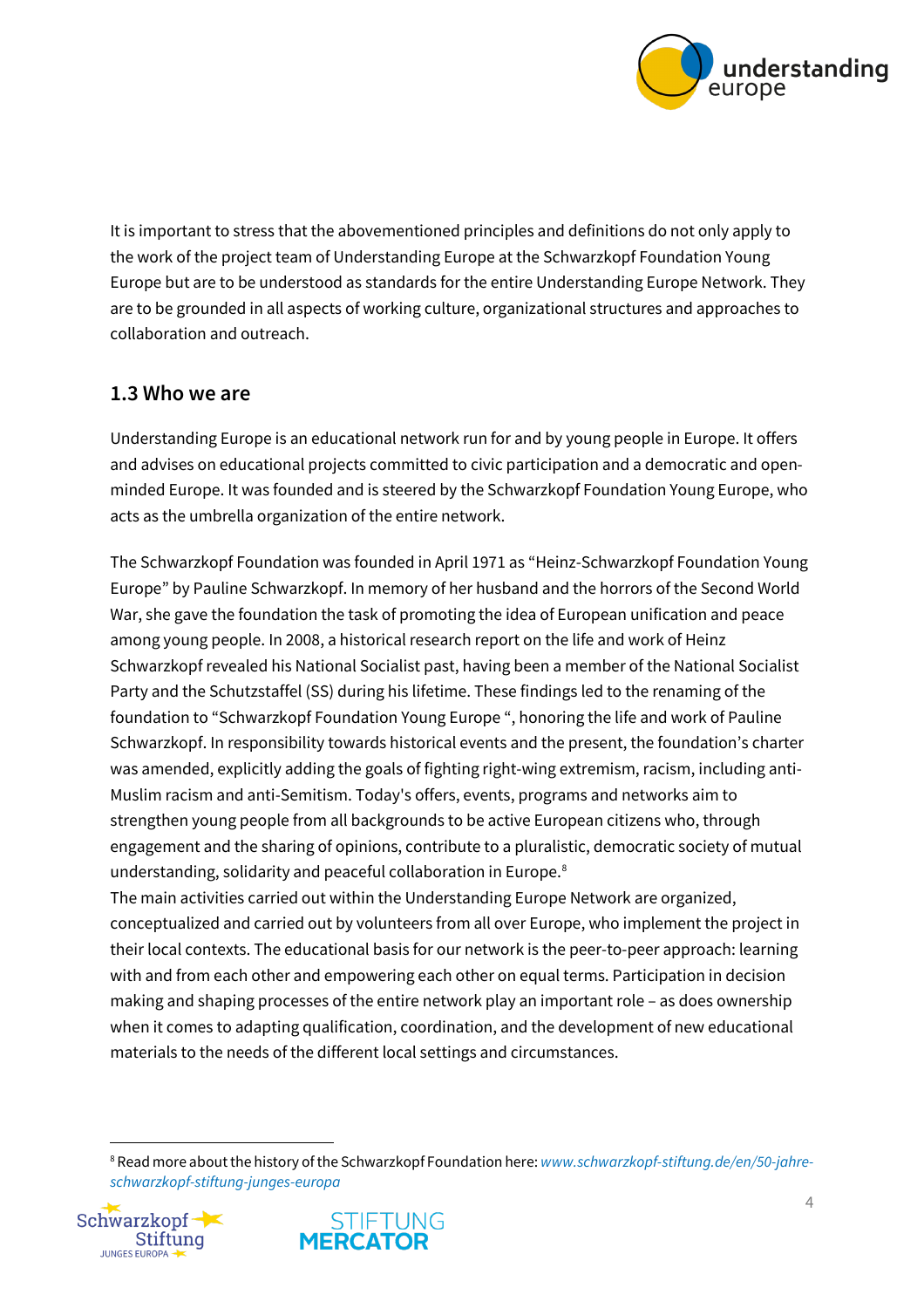

The Understanding Europe Network benefits from its transnationality and diversity, as it enables transnational perspectives and cooperation, facilitates exchange and learning about each other's realities, and, ultimately, fosters empowerment on equal terms between the volunteers involved. It focuses on dialogue-oriented educational formats, which always link the content and knowledge to the realities of the participants involved. Our educational formats induce power- and discrimination-critical thought processes; amongst others by questioning where dominant knowledge comes from, challenging (political) power-structures and hierarchies, and making sure to "build a stage together, where [pupils] can meet as equals"[9](#page-4-0) . This is reflected in our educational methods and approaches $^{10}$  $^{10}$  $^{10}$ .

Understanding Europe is steered by a project team at the Schwarzkopf Foundation in Berlin, who, next to securing funds for the project, also lay out a strategy for the long-term development of the project. In cooperation with funding partners, they set the thematic agenda for the network. Impulses and guidelines of the Schwarzkopf Foundation are communicated to the Understanding Europe Network regularly in a written update format, at the European Summer School, or at the biannual Coordinators' Meetings, which are training opportunities organized by the Schwarzkopf Foundation for the network. The project team aims at building its strategy and agenda based on priorities of the network. Decisions within the network are being made in a consultative and consensus-based manner.<sup>[11](#page-4-2)</sup> Being comprised of and its activities being carried out by mainly young people from all over Europe, the Understanding Europe Network sees its structure as an opportunity to amplify young voices and demands related to their (critical) perception of a diverse Europe. The educational network aims to strengthen young people in creating a critical-visionary perspective on Europe, developing skills and competences to actively shape the society they live in as citizens.

<span id="page-4-2"></span><span id="page-4-1"></span><sup>11</sup> More information about Understanding Europe's set-up can be found on our website: *https://understandingeurope.org/en/about-us/understanding-europe/.*





<span id="page-4-0"></span><sup>9</sup> Gülcü, Can/Pilic, Ivana (2019): Partizipative und diskriminierungskritische Kulturpraxis: Strategische Partnerschaften und Allianzen bilden. Eine Einleitung. In: Die Zukunftsakademie NRW 2013 – 2019: zak nrw. jetzt change grow impulse. work book, pp. 346 – 350, *[https://www.zaknrw.de/files/redaktion/Workbook/zaknrw\\_workbook.pdf](https://www.zaknrw.de/files/redaktion/Workbook/zaknrw_workbook.pdf)* [29.11.2019].

<sup>10</sup> More information about our educational approach can be found on our website: *[https://understanding](https://understanding-europe.org/en/about-us/educational-approach/)[europe.org/en/about-us/educational-approach/](https://understanding-europe.org/en/about-us/educational-approach/)*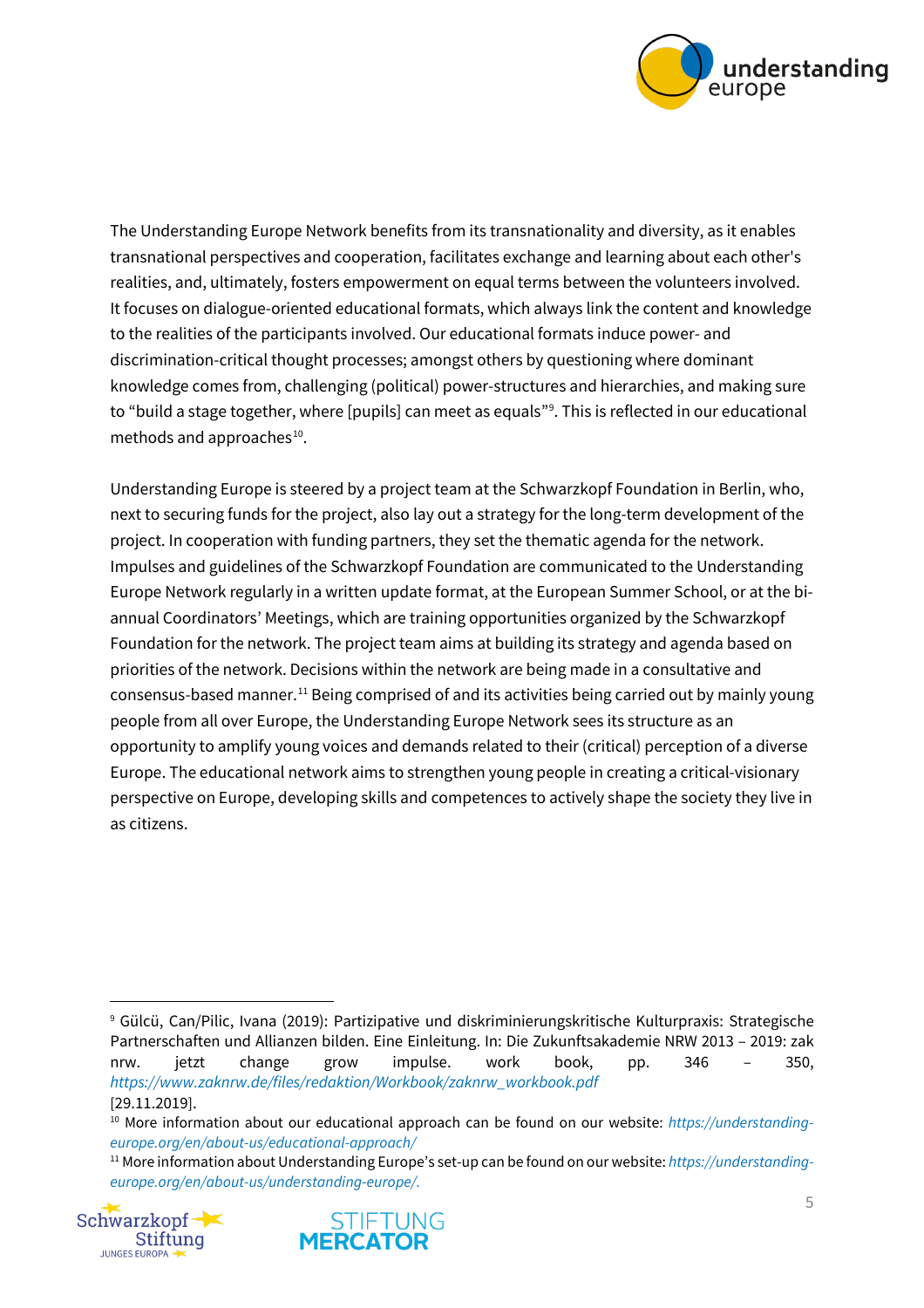

# <span id="page-5-0"></span>**2. Our Vision of Europe**

Understanding Europe's vision is a Europe<sup>[12](#page-5-1)</sup> of openness, inclusiveness, solidarity, and democracy. We envision an open-minded, pluralistic, and radically diverse $^{\rm 13l}$  $^{\rm 13l}$  $^{\rm 13l}$  European civil society, in which all young people have the room, power and tools to play an active role and shape their present and future.

Our vision, other than an abstract image, informs our daily praxis and reminds us that DOOD in Understanding Europe means a process of constant learning, of questioning existing knowledge and believes. A critical-visionary Europe can only be achieved by reflecting on Europe's past, present and future. We need to decenter dominant narratives and perspectives on Europe and create "a sense of responsibility for what happens in, around and because of Europe, including awareness that European democracy is a privilege and needs to be constantly renewed"<sup>[14](#page-5-3)</sup>. Also today, there are many barriers to joining a discourse on an open, post-national and inclusive Europe, restricting access to the European narrative<sup>15</sup>. Striving for our vision of Europe therefore means that we must actively engage with Europe's historic and current mechanisms of violence and exclusion, its colonial and imperial past and their continuities, and its power position in a globalized world. It requires listening and learning from perspectives that have largely been precluded from the history of Europe and its integration, such as those from BPOC<sup>[16](#page-5-5)</sup>, queer people, Jewish people, Muslim people, and people with a disability<sup>17</sup>, giving room to different lived realities and experiences and investing in building new European narratives together.

<span id="page-5-6"></span><span id="page-5-5"></span><sup>&</sup>lt;sup>17</sup> We are aware that there are also people who refer to themselves as a "disabled person" to highlight that they do not have a disability but are disabled by the way our society is build. Others prefer to put the person first, which is why we here decided to use the term "person with a disability".





<span id="page-5-1"></span> $12$  When speaking of Europe, we do not limit itself to the existing institutional setting of the European Union. Rather, we refer to the framework, values and vision of the European Convention of Human Rights by the Council of Europe and its 47 member states, whose stated aim is to uphold human rights, democracy and rule of law in Europe.

<span id="page-5-2"></span><sup>&</sup>lt;sup>13</sup> "Radical diversity" refers to "a social phenomenon and practice concerned with transforming homogeneous institutions and practices into plurality, diversity, heterogeneity […]. This would make diversity itself mainstream." Perko and Czollek (…), "Diversity in außerökonomischen Kontexten": p. 166

<span id="page-5-3"></span><sup>&</sup>lt;sup>14</sup> Ohana, Y. (2020), What's politics got to do with it? European youth work programs and the development of critical youth citizenship. *Jugend für Europa special 10*. *[https://www.jugendfuereuropa.de/ueber](https://www.jugendfuereuropa.de/ueber-jfe/projekte/critical-youth-citizenship/)[jfe/projekte/critical-youth-citizenship/](https://www.jugendfuereuropa.de/ueber-jfe/projekte/critical-youth-citizenship/)*

<span id="page-5-4"></span><sup>&</sup>lt;sup>15</sup> El-Tayeb, F. (2011), European Others: Queering Ethnicity in Postnational Europe. Minneapolis: University of Minnesota Press

<sup>&</sup>lt;sup>16</sup> BPOC stands for Black People and People of Color and is a self-designation of people who experience racism. The term does not describe any shades of skin color: it is about marginalization due to racism. More information: *<https://diversity-arts-culture.berlin/en/node/69> [in German]*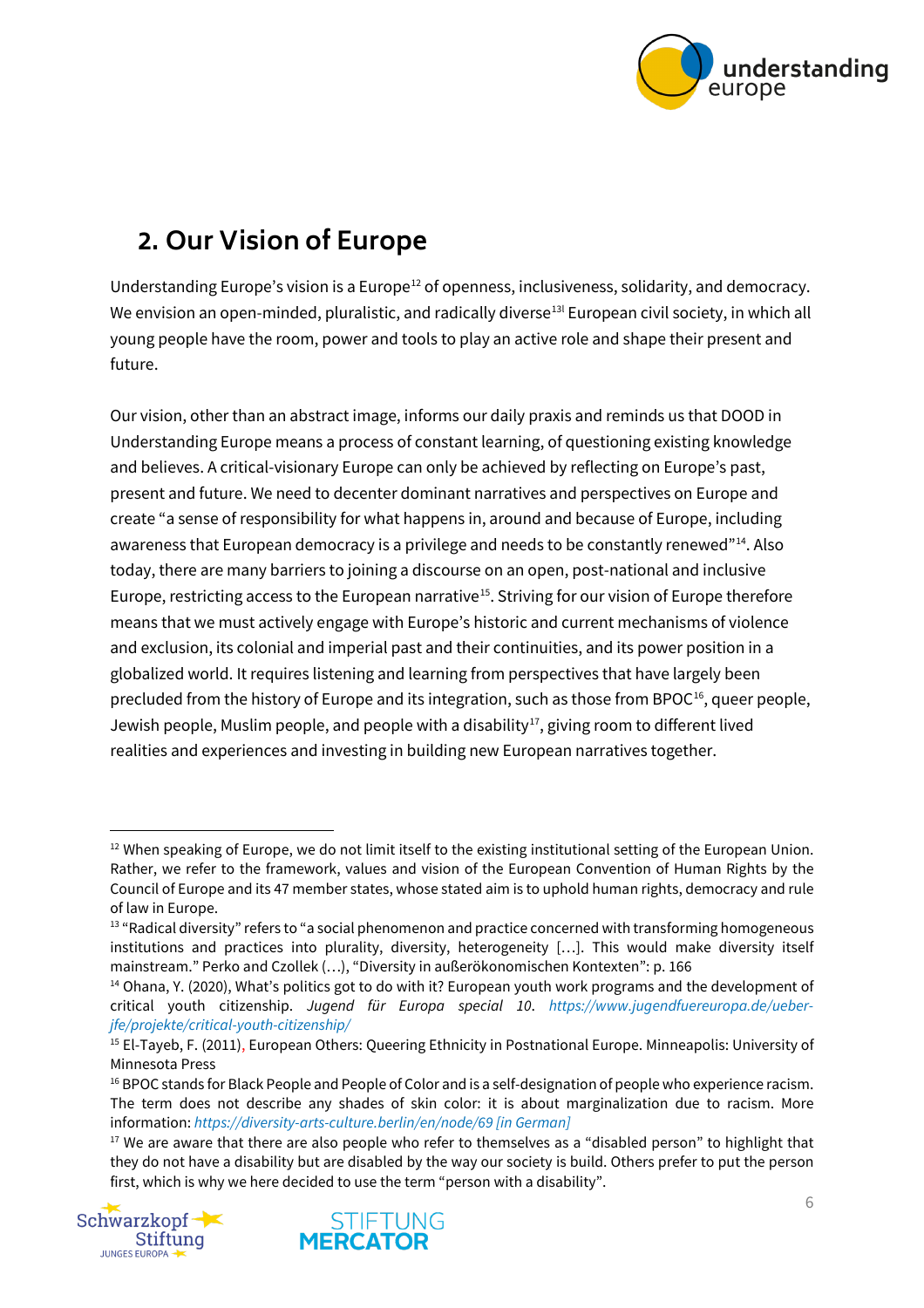

# <span id="page-6-0"></span>**3. The values of Understanding Europe**

Understanding Europe is based on the following values, that guide our – h approach to working with and within the network but also shape our general understanding of Europe:

- **Open-mindedness and pluralism:** Our network is based on the idea of transnational cooperation, diversity of perspectives and tolerance of ambiguity<sup>[18](#page-6-1)</sup>. By listening to others, we can learn about different lived realities and broaden our horizons.
- **Fairness:** In our work, we want to give all young people the same access to our network. We do not tolerate any discrimination based on nationality, *race,* ethnicity, class, religion, belief, age, sex, gender identity, sexual orientation, health, ability, or other status within our network (see also our definition of inclusion in the preamble of this paper).
- **Justice:** Structural inequalities, racism, discrimination, and other barriers do not give everyone the same access to our offers and the network. Creating a just network means actively addressing these barriers, evaluating who has access to decision-making and resources, as well as making the network a welcoming place for all (see also section 5 "Target groups").
- **Solidarity:** We want to strengthen allyship within the network and beyond and aim to "work in solidarity and partnership with marginalized groups of people to help taking down the systems that challenge these groups' "basic rights, equal access, and ability to thrive in our society"<sup>[19](#page-6-2)</sup>.
- **Democracy:** Understanding Europe is run in an open, consultative, and consensus-based manner. Opportunities (e.g. participation at the European Summer School) are given to our network members in a fair and transparent manner. Our work and educational practice is furthermore based on the Competences for Democratic Culture, which puts at its center democracy as a practice and a set of values and attitudes rather than institutions and procedures alone[20](#page-6-3).

<span id="page-6-3"></span><span id="page-6-2"></span><sup>20</sup> See also: *https://understanding-europe.org/en/about-us/educational-approach/.*





<span id="page-6-1"></span><sup>&</sup>lt;sup>18</sup> "Understanding plurality and dealing with contradictions, meaning tolerance for ambiguity, is measured by the ability to 'take ambiguity and insecurity into consideration and to be able to tolerate this,'22 [...] To not only with-stand ambiguity, but to also be able to react to it sympathetically, without aggression and without feeling dis-comfort." Naika Foroutan (2019): Die postmigrantische Gesellschaft – Ein Versprechen der pluralen Demokratie. transcript Verlag. Bielefeld. pp. 128

<sup>19</sup> See: *https://thetoolkit.wixsite.com/toolkit/beyond-allyship*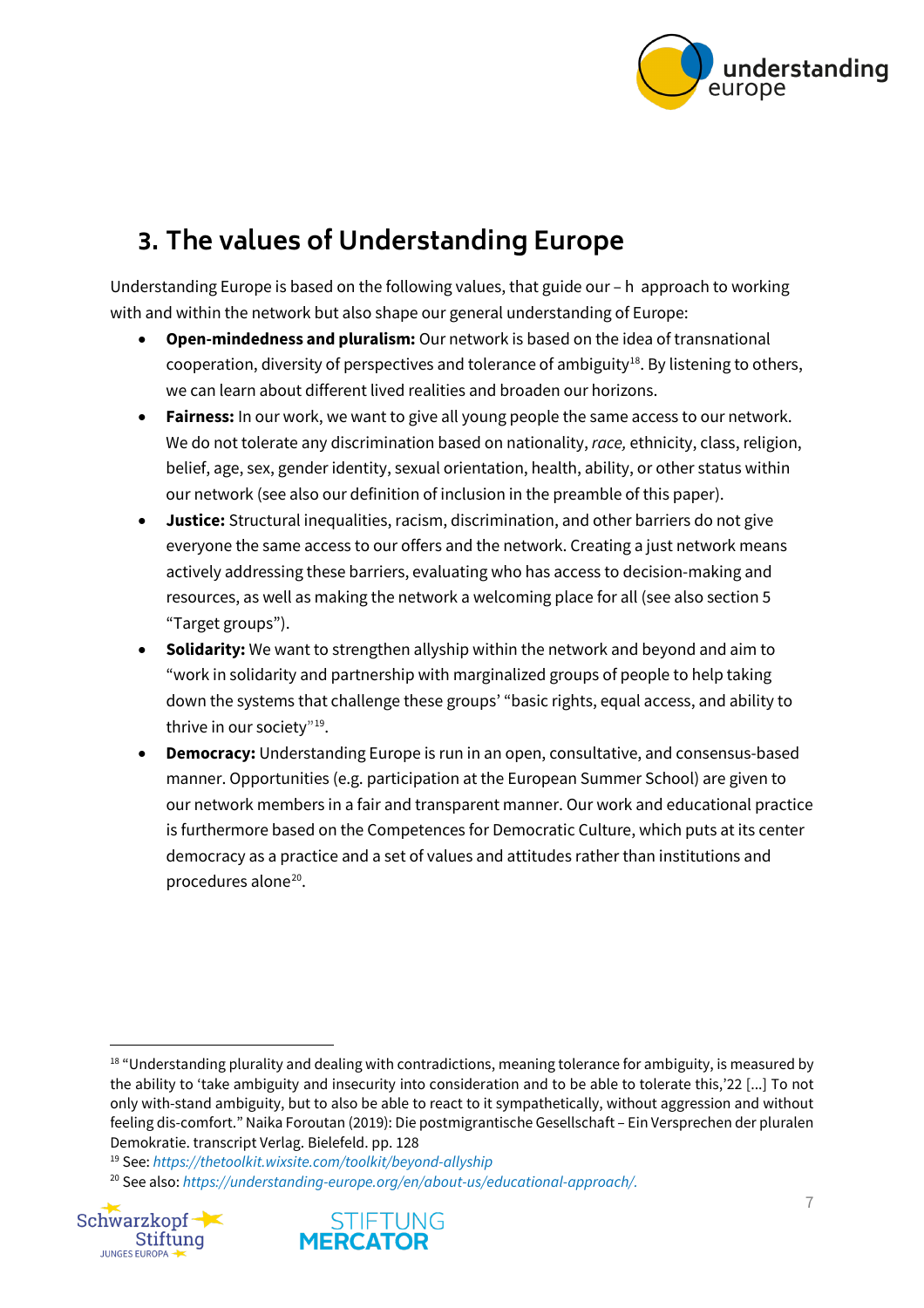

## <span id="page-7-0"></span>**4. Our aims within the DOOD Process**

#### <span id="page-7-1"></span>**4.1. Aims for project team at the Schwarzkopf Foundation**

The aim for our work in the project team at the Schwarzkopf Foundation is to enable inclusive and diversity-oriented peer education processes.<sup>[21](#page-7-3)</sup> We want to support the development of diversity competences<sup>[22](#page-7-4)</sup> and to advocate for a truly open, inclusive, and diverse Europe. Central to our work is to recognize the expertise of young people. Following our concept of empowerment (see preamble), we aim to create space for young people to engage with their role in a democratic Europe, to find their voice to advocate and speak up for their issues. Moreover, we want to use our work, platforms, and network to amplify young voices from communities who experience marginalization. This also means to engage in powersharing and to make available our resources for our youth organizations and marginalized communities. To find out more about our resources, please refer to the section "Who we are".

#### <span id="page-7-2"></span>**4.2. Aims for our network**

We envision an Understanding Europe Network that is designed in a participatory way and enables participation in both the conceptualization and management of its activities and educational work. We want to refrain from a top-down determination of the conditions for diversity and inclusion, but instead aim to actively practice powersharing, through which we can support empowerment within and engagement for a diverse and inclusive network of youth organizations that strengthen each other, provide for exchange on a European level and make diverse perspectives visible to each other. A central aim is to thereby also diversify our network, which is described in more detail in section 5.

<span id="page-7-4"></span><sup>22</sup> See our educational approach: *https://understanding-europe.org/en/about-us/educational-approach/.*





<span id="page-7-3"></span> $21$  Racism critique means a comprehensive examination of social structures and individual behaviours that are influenced by racisms and that amplify racism. "Racism critical education has as its goal to encourage pupils to be able to recognize and deconstruct racism […]. In the further educational process, pupils should be able to comprehend, which function the construction of differences has and had, […] and which consequences this has both for those people constructed as 'others' as well as for the whole of society." (Freely translated from German, Simon & Fereidooni, 2020, p.3-4)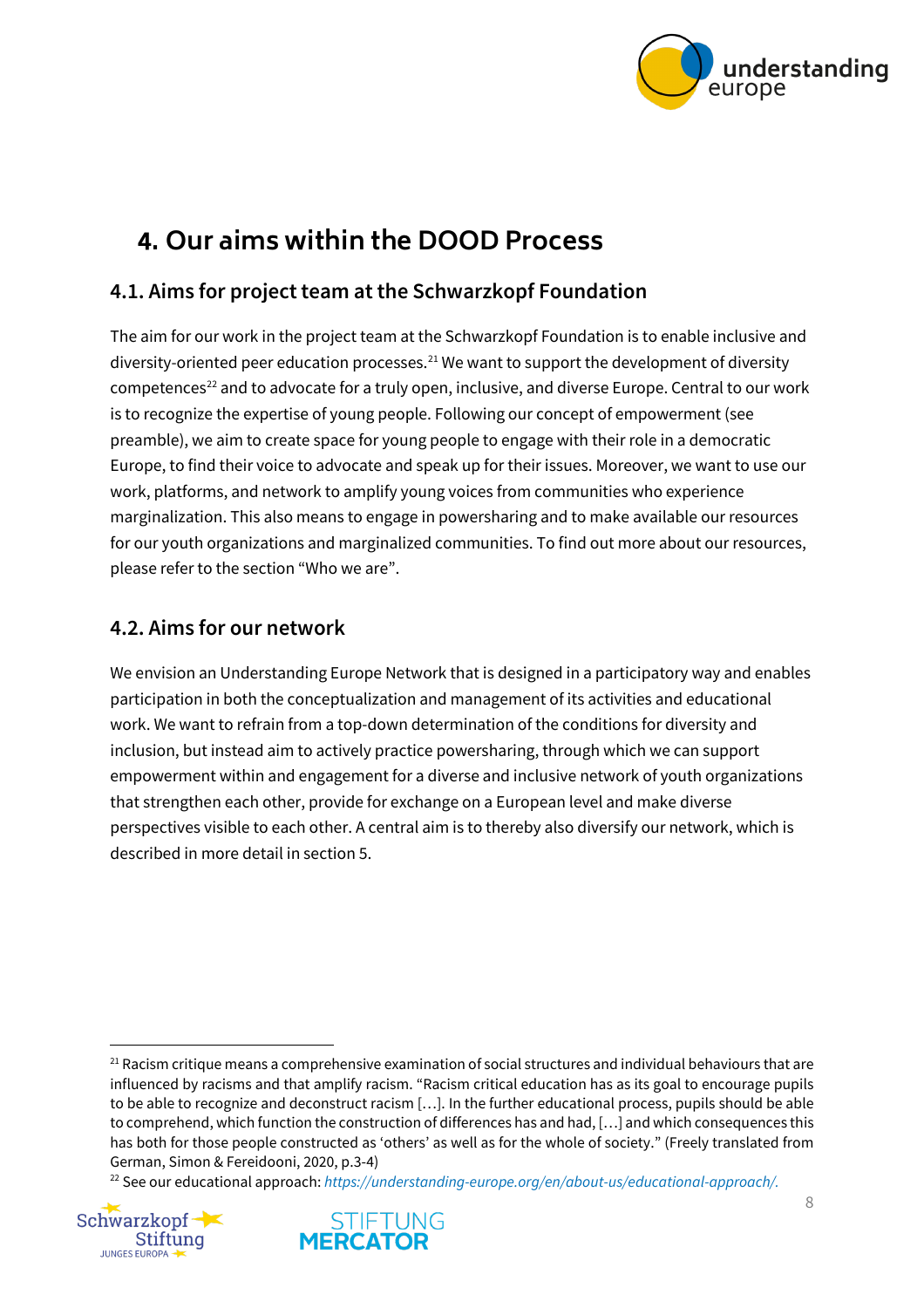

## <span id="page-8-0"></span>**5. Target groups of Understanding Europe**

In our work, we address young people from all over Europe. With young people we mean people between the ages of 14-29, regardless of nationality, *race,* ethnicity, class, religion, belief, age, sex, gender identity, sexual orientation, health, ability, or other status.

We are aware that our programs do not reach all people equally. Both in non-formal education and international youth work, there are structural and institutional barriers inhibiting marginalized groups to access formats such as ours. While studies have shown that young people from all different backgrounds have an interest in international encounters and youth work<sup>[23](#page-8-1)</sup>; especially young people with lower educational backgrounds, who come from rather precarious living conditions, who have a disability and/or a history of flight or migration, have been disadvantaged in their access to such programs. $24$ 

We aim to address these existing barriers in our work. We have decided to initially focus on barriers deriving from racism<sup>[25](#page-8-3)</sup> and classism<sup>26</sup>, to set an impactful focus in our work in diversity-oriented organizational development. However, we are aware that these are two of many more forms of structural and intersectional inequalities that need to be addressed. We intend to expand our focus on different mechanisms and structures of exclusion in the following years. We are committed to making our activities as inclusive as possible for everyone and to continuously educate ourselves on how to further reduce barriers to participation.

Reducing barriers to participation also means listening to, working closely with, and sharing resources with organizations and groups that do not enjoy the same social capital, networks, and resources as we do. Our key alliance partners are those who are concerned with the development of a positive self-reference of discriminated and marginalized groups, such as migrant selforganizations and other people affected by discrimination. Additionally, we cooperate and share our learnings with other youth organizations who also want to engage in diversity-oriented organizational development.

<span id="page-8-4"></span><span id="page-8-3"></span> $26$  The term classism refers to the discrimination of people based on their (assigned) economic, social and educational-political status/background.





<span id="page-8-1"></span><sup>&</sup>lt;sup>23</sup> See Becker & Thimmel (2019), p.36, in "Die »Zugangsstudie« als kritischer Forschungsimpuls für Theorie und Praxis in der Internationalen Jugendarbeit in Deutschland" 24See also:

<span id="page-8-2"></span>*https://www.th.koeln.de/mam/downloads/deutsch/hochschule/fakultaeten/f01/publikation\_europe\_for\_all.p df.*

<sup>&</sup>lt;sup>25</sup> The experiences of people who face racism can differ greatly. When we say that we want to focus on racism, this means (but is not limited to) racism against BPOC, Sinti and Roma, Muslims, Jewish people? and other religious minorities.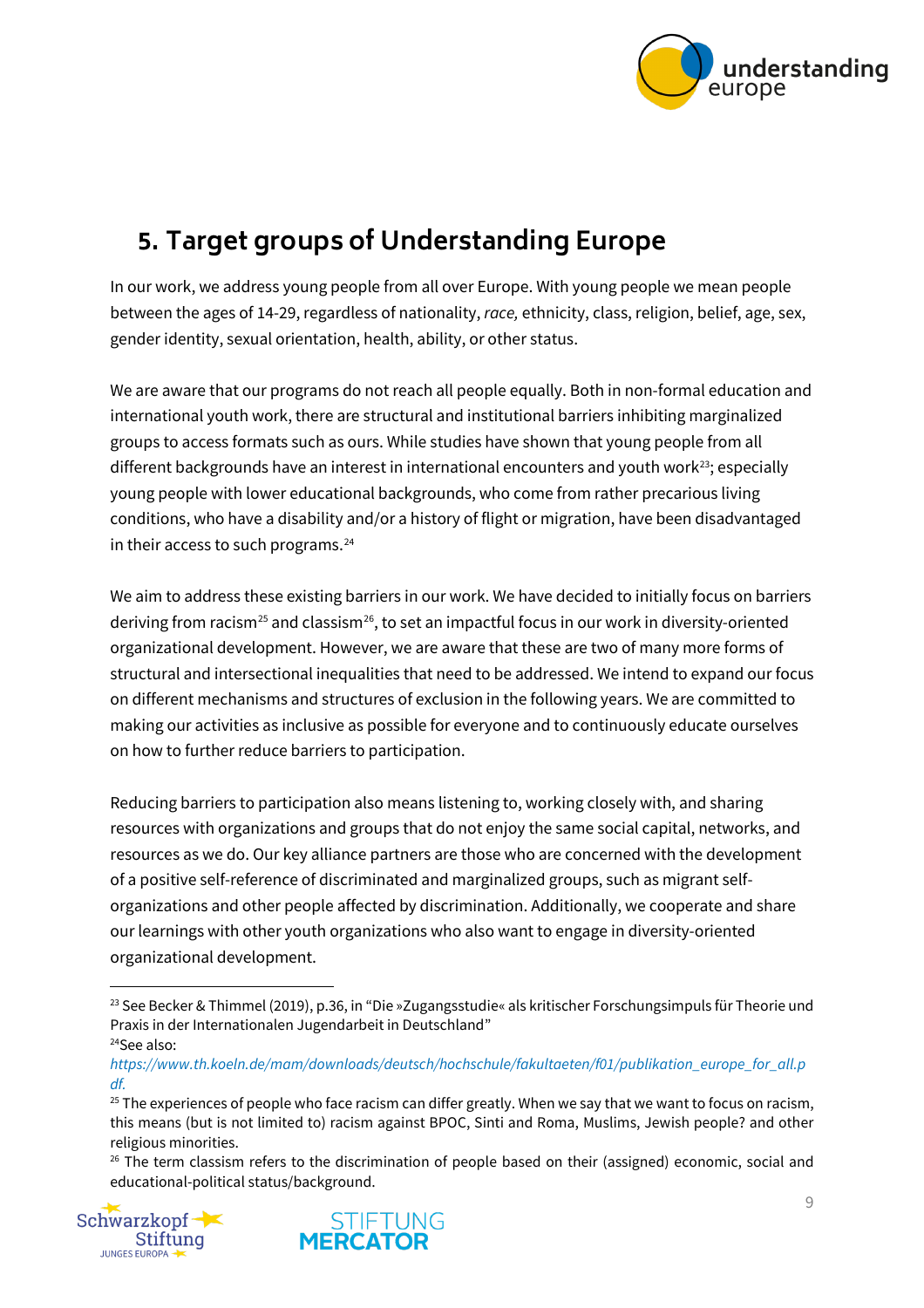

# <span id="page-9-0"></span>**6. Specific goals for the DOOD-process in Understanding Europe**

We have laid down specific goals for the years 2020-2024 of the DOOD process in Understanding Europe. These goals by no means fulfil all the aims we have laid out above but are to be understood as measurable and specific priorities to work on at the start of this process. These goals and their outcome are not weighted equally, especially when it comes to the impact their outcomes will have. They are, however, all important steps to track progress and set priorities. All processes within the scope of the DOOD-process in Understanding Europe should align with these goals, however, we also specifically launched a **Diversity, Equity and Inclusion Fund** for Understanding Europe in 2020, which financially supports three local Understanding Europe teams per year to intensively work towards achieving and implementing these goals in their projects. The three selected teams of the Diversity, Equity and Inclusion Fund do not only receive financial support but are also accompanied by a professional coach for DOOD during the funding period.

- **Knowledge Transfer**: The Understanding Europe Coordinators, Fellows, Peer Educators and Trainers have knowledge and continuous opportunities for training on the topics of discrimination, racism, and power structures. They can transfer this knowledge to their work in the project. Considering the high turnover of volunteers in our network, this is an ongoing and continuous process which will be re-evaluated at the end of every year.
- **Spreading Awareness about the Process**: The Understanding Europe Coordinators, Fellows and Peer Educators and Trainers understand the relevance, necessity, and processes of diversity-oriented organizational development. Considering the high turnover of volunteers in our network, this is an ongoing and continuous process which will be reevaluated at the end of every year.
- **Outreach, Inclusion & Accessibility**: Our activities change in a way that they become more interesting, attractive, and inclusive towards BPOCs, persons with a history of flight or migration, Roma and Sinti, Jewish people, people of other religious minorities, and people who face discrimination due to their socio-economic status (to be understood intersectionally). Specifically, this means amongst others, addressing current barriers to participation by adapting our calls for participation, our communication strategies, attending and implementing anti-discrimination trainings, supporting the creation of safer spaces. This results in more diverse trainer teams and a more diverse audience of students we reach with our offers by 2024.